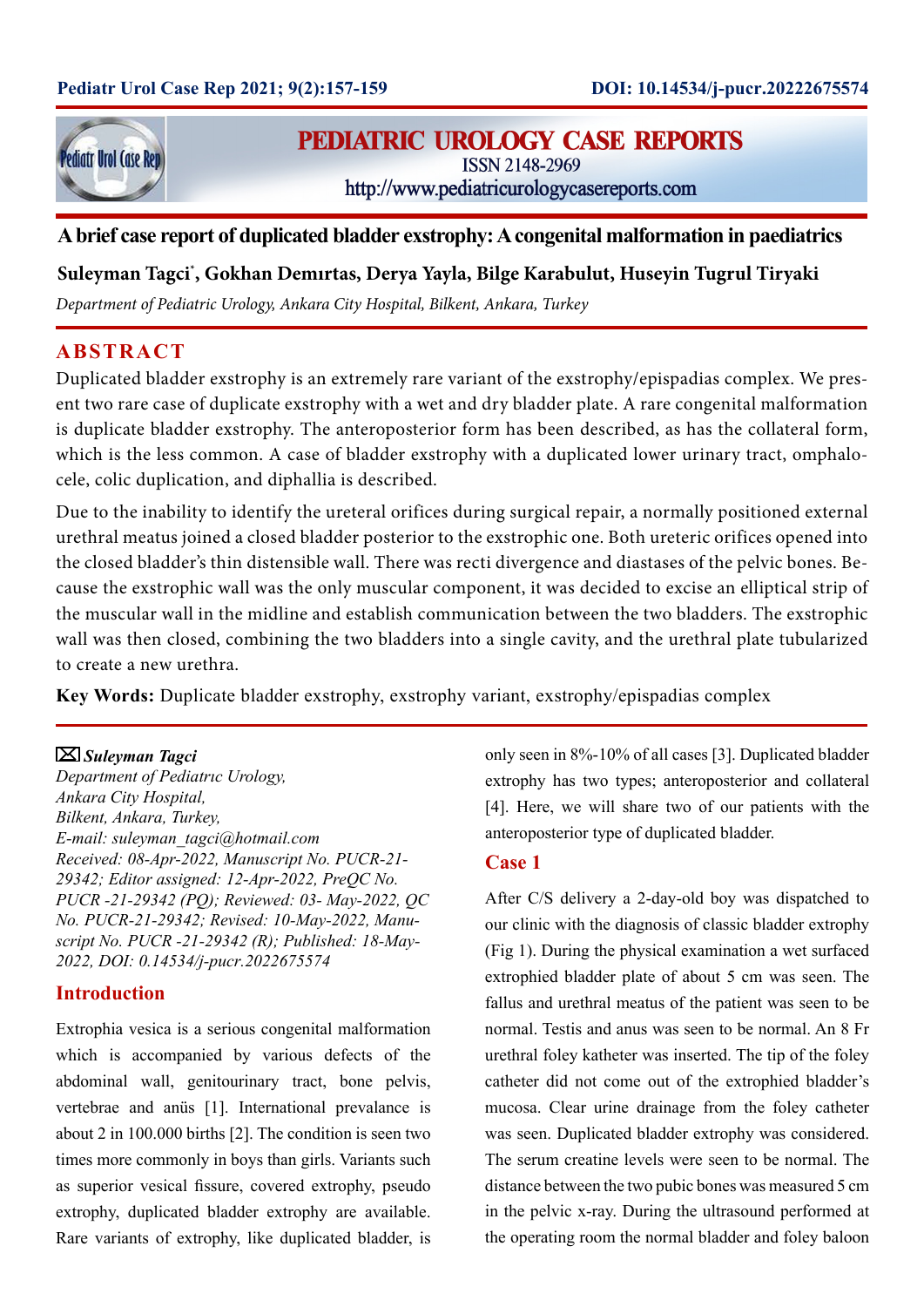was seen behind the extrophied bladder plate. Grade 5 hydroureteronephrosis of the left kidney and grade 2 hydroureteronephrosis of the right kidney was seen. It was seen that both of the ureters were opening to the posteriorly placed normal bladder (Fig 2). Both ureter orifices were normal in location and size. The bladder capacity was found to be 45 cc. During the operation the anteriorly placed extrophied bladder plate was excised. Both ureters were found to be opening to the posteriorly placed normal bladder tissue. Distal ureter and left lateral wall of the bladder was anastomosed by end-to-side neosistostomy 3 cm proximal to left ureterovesical junction. After that abdominoplasty was performed to the patient comfortably.



**Fig. 1.** Case 1 preoperastive duplicated bladder.



**Fig. 2.** Bladder and distal left ureter (marked by arrow).

### **Case 2**

A 1.5 month old boy with pubic diastasis, penopubic epispadias, low set umbilicus, divergent rectus abdominus muscle and an abdominal hernia inferior

to umbilicus was introduced. He voided from the epispadiac penis (Fig 3).There was a hypopigmented circular area of skin 3 cm in diameter in lower half of the bulging hernia. Both testes were in normal scrotal position (Fig 4). Abdominal ultrasound revealed bilateral normal kidneys and an intact pelvic bladder. The patient underwent cystoscopy, abdominoplasty and epispadias repair. There was no communication seen between the normal inner bladder and outer hypopigmented plate.



**Fig. 3.** Case 2-preoperative image.



**Fig. 4.** Case 2- post operative 1 month.

No connection was seen between the mucosa of the normal bladder and extrophied bladder in both of our patients with anteroposterior type of duplicated bladder extrophy. The pathology results of both cases were mature keratinized multilayered squamous epithelium. There was no difference seen between the pathology results of dry and wet type of bladder extrophy.

#### **Results and Discussion**

Extrophy/epispadias complex is composed of mid-line defects ranging from epispadias to cloacal extrophy.